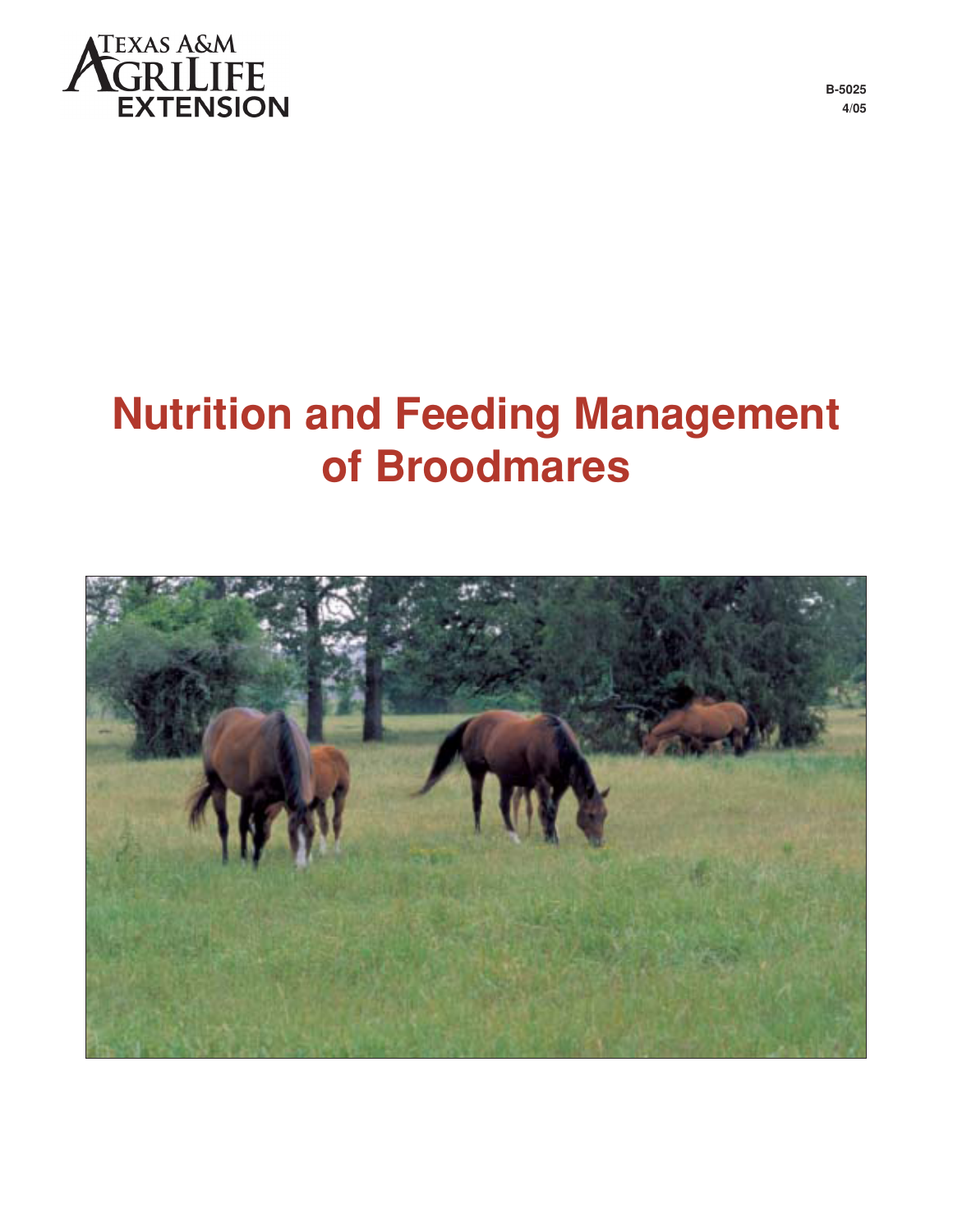# **Nutrition and Feeding Management of Broodmares**

Pete G. Gibbs, Gary D. Potter and Martha M Vogelsang\*

Horse producers should be con cerned about their mares' reproductive performance and ability to mother strong, healthy foals. Economic survival often hinges on mares foaling early in the year, rebreeding quickly and nursing a growing foal that develops soundly. While achieving these goals in a herd of broodmares is dependent upon many factors, nutritional well-being is an important part of an effective broodmare operation.

Broodmares have specific nutritional requirements that differ from other classes of horses. There are differences both in the amount of feed mares need and in the nutrient concentration needed in that feed. Therefore, the brood-mare fits into a class of her own.

# **Body Condition Affects Reproductive Performance**

Mare managers should monitor body condition on a regular basis. Historically, there were varying opinions as to the body condition most desirable for pregnant and milking mares. There is no longer

any reason for debate nor controversy.

Research results offer valuable man agement information relative to the effect of nutrition on reproductive performance in mares. It has been clearly shown that mares should be kept in good condition the year round, and especially as breeding season approaches. By check ing the apparent fat cover in mares at the areas shown in Figure 1, managers can assign a numerical condition score to mares. This is important because both mare owners/managers and stallion managers need to be "on the same page" regarding the condition of mares to be bred.



**Figure 1. Areas emphasized in the condition score. Adapted from Henneke et al.(1983).**

<sup>\*</sup>Respectively, Professor and Extension Horse Specialist, Professor and Assistant Professor, Department of Animal Science, The Texas A&M University System.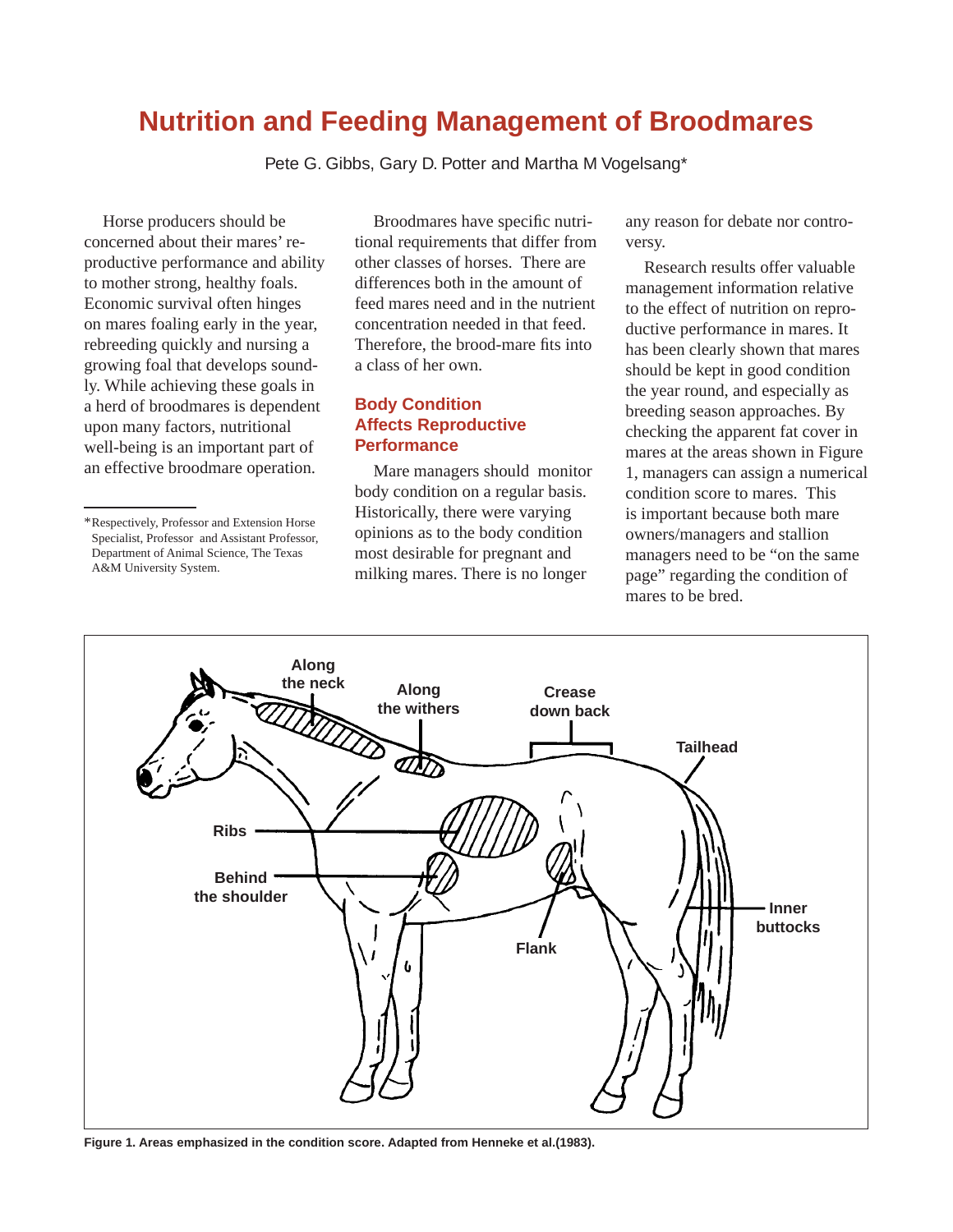#### **The Condition Score System\***

| <b>Score</b> | <b>Description</b>                                                                                                                                                                                                                                                                                                                                                                        |
|--------------|-------------------------------------------------------------------------------------------------------------------------------------------------------------------------------------------------------------------------------------------------------------------------------------------------------------------------------------------------------------------------------------------|
| 1            | Poor. The horse is emaciated. The spinous processes (backbone), ribs,<br>tailhead and hooks and pins all project prominently. The bone structures<br>of the withers, shoulders and neck are easily noticeable, and no fat can be<br>felt anywhere.                                                                                                                                        |
| 2            | Very Thin. The spinous processes are prominent. The ribs, tailhead and<br>pelvic bones stand out, and bone structures of the withers, neck and<br>shoulders are faintly discernible.                                                                                                                                                                                                      |
| 3            | Thin. The spinous processes stand out, but fat covers them to midpoint.<br>Very slight fat cover can be felt over the ribs, but the spinous processes<br>and ribs are easily discernible. The tailhead is prominent, but individual<br>vertebrae cannot be seen. Hook bones are visible but appear rounded. Pin<br>bones cannot be seen. The withers, shoulders and neck are accentuated. |
| 4            | <b>Moderately Thin.</b> The horse has a negative crease along its back and the<br>outline of the ribs can just be seen. Fat can be felt around the tailhead. The<br>hook bones cannot be seen and the withers, neck and shoulders do not<br>look obviously thin.                                                                                                                          |
| 5            | Moderate-The Threshold Level of Body Condition. The back is level.<br>Ribs cannot be seen but can be easily felt. Fat around the tailhead feels<br>slightly spongy. The withers look rounded and the shoulder and neck blend<br>smoothly into the body.                                                                                                                                   |
| 6            | Moderate to Fleshy. There may be a slight crease down the back. Fat<br>around the tailhead feels soft and fat over the ribs feels spongy. There are<br>small deposits along the sides of the withers, behind the shoulders and<br>along the sides of the neck.                                                                                                                            |
| 7            | Fleshy. There may be a crease down the back. Individual ribs can be felt,<br>but there is noticeable fat between the ribs. Fat around the tailhead is soft.<br>Fat is noticeable in the withers, the neck and behind the shoulders.                                                                                                                                                       |
| 8            | Fat. The horse has a crease down the back. Spaces between ribs are so<br>filled with fat that the ribs are difficult to feel. The area along the withers is<br>filled with fat, and fat around the tailhead feels very soft. The space behind<br>the shoulders is filled in flush and some fat is deposited along the inner<br>buttocks.                                                  |
| 9            | <b>Extremely Fat.</b> The crease down the back is very obvious. Fat appears in<br>patches over the ribs and there is bulging fat around the tailhead, withers,<br>shoulders and neck. Fat along the inner buttocks may cause buttocks to<br>rub together, and the flank is filled in flush.                                                                                               |

\*Adapted from Henneke et al. (1983).

Horsemen should use this scoring system as a basic management tool for determining whether or not mares are in optimum condition for breeding and as a communication tool between mare managers, stallion managers and veterinarians.

Research has demonstrated that mares with condition scores of less than 5 do not breed as well as mares with scores greater than 5.

Mares that are moderately fleshy or even fat can be expected to a) cycle earlier in the year, b) have fewer cycles per conception, c) have a higher pregnancy rate, and

d) maintain pregnancy more easily than thin mares.

Research also indicates that a condition score of 5 or less in milking mares means they do not have enough stored fat to support efficient reproductive performance. Those mares in marginal or poor body condition (5 or less) are more likely to skip a breeding season, and their bodies use dietary nutrients primarily for milk production rather than reproduction. When mares receive inadequate nutrition the incidence of embryo loss also increases (Table 1). So, it is important to get mares in suitable

body condition and keep them that way year round.

Reproductive performance often can be improved in thin mares when they are fed to gain weight. However, putting weight on an extremely thin mare is costly, and can be dangerous as well because some digestive disorders are associated with high levels of feed intake. It can also be difficult to achieve weight gain with milking mares during the breeding season (Table 1), especially for those in marginal condition. While no foaling difficulties or rebreeding problems have been found in mares that are obese, there are no reproductive advantages to keeping mares in a condition of 8 or 9. This can also be economically prohibitive.

Therefore, scores of 5.5 to 7.5 represent the economic optimum, because mares in this condition normally spend fewer days at the breeding farm and less time open (Table 2). Management of body condition should be supported by careful selection of feedstuffs and accurate ration formulation. be cause this is an important step in promoting normal foal growth.

#### **The Importance of Roughage**

Broodmares normally require good quality, long-stem roughage as part of the daily diet. Whether it is provided in the form of high quality grazing or as hay, this is usually the starting point for the development of an effective broodmare feeding program. Roughage plays an important role in minimizing digestive problems such as colic or founder, and discourages undesirable vices such as cribbing, wood chewing and tail chewing. Good roughage serves as a major source of nutrients for the mare.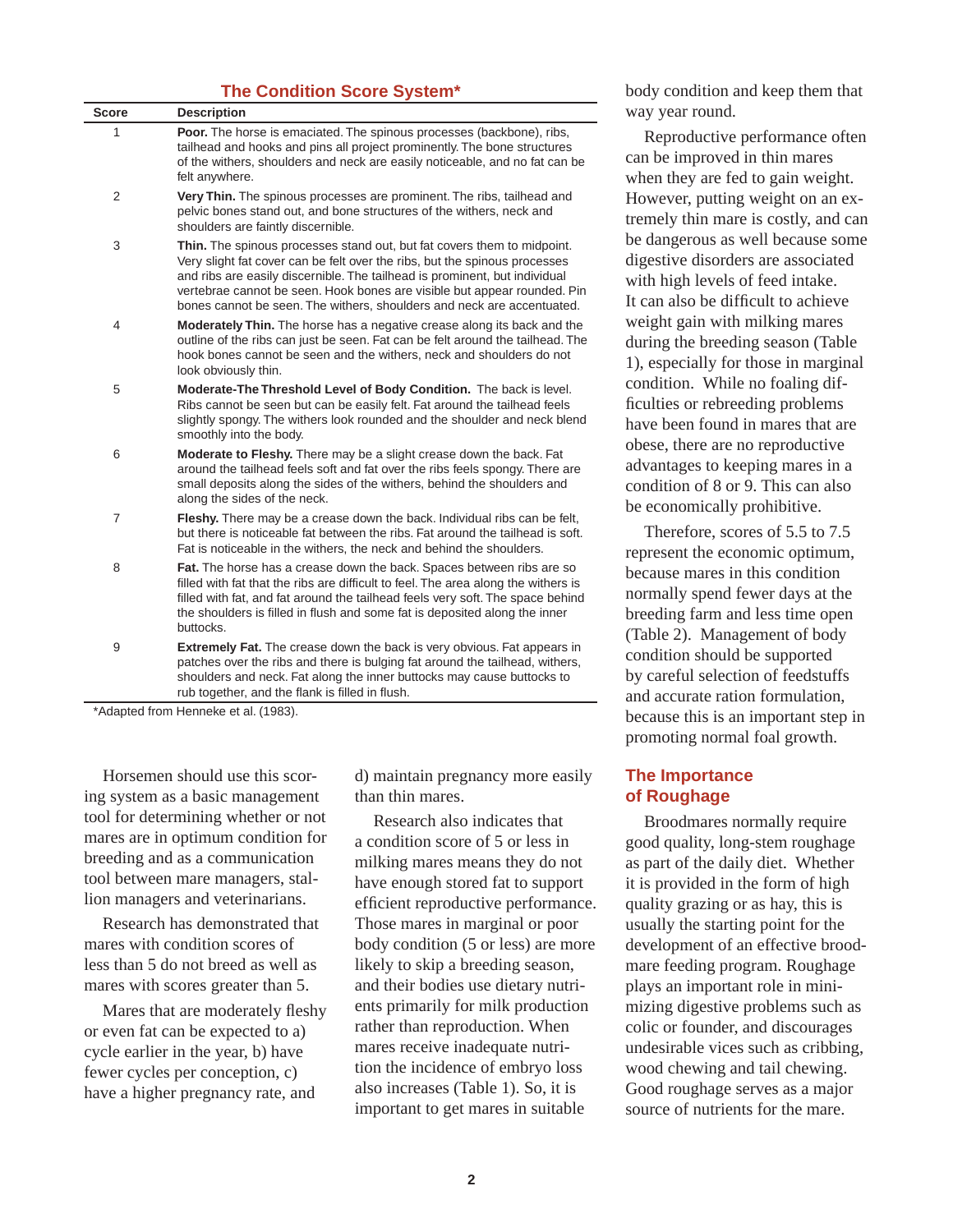Table 1. Body condition score changes, pregnancy rate and loss in mares of different **breeding status.\***

|               |                | <b>Body Condition</b> | Pregnancy | Pregnancy   |
|---------------|----------------|-----------------------|-----------|-------------|
| <b>Status</b> | <b>Initial</b> | <b>Final</b>          | Rate (%)  | Loss $(\%)$ |
| Maiden        | 5.1            | 5.4                   | 89        | 6.3         |
| Open          | 4.6            | 5.6                   | 100       | 2.9         |
| Foaling       | 4.3            | 4.9                   | 98        | 11.1        |

\* From Gibbs and Davison (1992).

Table 2. Reproductive performance of mares in varying body condition.<sup>\*</sup>

| <b>Body Condition</b> | <b>Cycles per Conception</b> | <b>Conception Rate (%)</b> |
|-----------------------|------------------------------|----------------------------|
| $\leq 4.5$            | 2.8                          |                            |
| $5.0 - 6.5$           | 1.4                          | 93                         |
| $\geq 7.0$            | 1.4                          | 96                         |

\* Adapted from Henneke et al. (1984).

Some types of grazing and hay can be potential health hazards for broodmares. Certain hybrid sorghum/sudan grasses have been reported to cause cystitis syndrome and/or prussic acid poisoning, which can cause death. Pregrazing growth of these forages must be monitored and horses must be removed from grazing for several days when weather changes occur. Therefore, alternative roughage sources should be available if at all possible.

Horsemen who feed alfalfa hay as roughage should beware of the potential for blister beetle poisoning. Blister beetles contain the compound cantharidin, which is extremely toxic to all horses. Alfalfa from early, first cuttings is less likely to contain beetles than hay put up in the mid summer months. Hay that is not crimped or conditioned may be less likely to contain blister beetles, but there are no guarantees. Horsemen should take time to visit with hay producers, consider the harvest date and method of cutting, and check alfalfa hay regularly for the presence of blister beetles.

Fescue can be a good roughage for horses in general, but it is harm ful to mares if it contains endophyte fungus. Problems such as the total absence of milk production (agalactia) and early foal death have been associated with fescue fungus. Fescue can be tested to determine whether or not it contains fungus, and endophytefree seed is available for reseeding. To be on the safe side, pregnant mares should be removed from questionable fescue at least 90 days prior to foaling.

Kleingrass is not a suitable forage for horses because it is very unpalatable and may be associated with liver damage in horses.

Hay selected on the basis of leafiness, cleanliness, aroma and color will provide a safe and effective foundation for the broodmare feeding program. A high leaf: stem ratio, combined with cleanliness and a fresh smell, indicate quality from a nutrient standpoint. Hay that contains foreign material and is excessively weedy should be avoided, as should hay that looks or smells even the least bit moldy.

 If round bales are used, care must be taken to maintain hay quality. It is often necessary to remove the weathered outer layer of a round bale, allowing mares to reach the high quality hay farther inside. There can be considerable waste as mares forage from large round bales in the pasture or dry lot. It is important to provide liberal amounts of round bale hay to allow mares to select and cull undesirable portions of the hay.

Mares kept in stalls or dry lots should receive at least 1 percent of their body weight in long roughage daily (1 pound hay/100 pounds body weight). Hay cubes can be fed as a roughage source, although some long-stem roughage may sometimes be needed to minimize possible problems such as wood chewing. Mares with access to top quality grazing will often consume more roughage than 1 percent of their body weight daily. Once the mares' roughage requirements are met, then supplemental energy, protein, minerals and vitamins can be provided in a concentrate mix to



**Select and feed top quality hays and con cen trates to meet the nutrient needs of the mare and to minimize the chance of digestive disturbances.**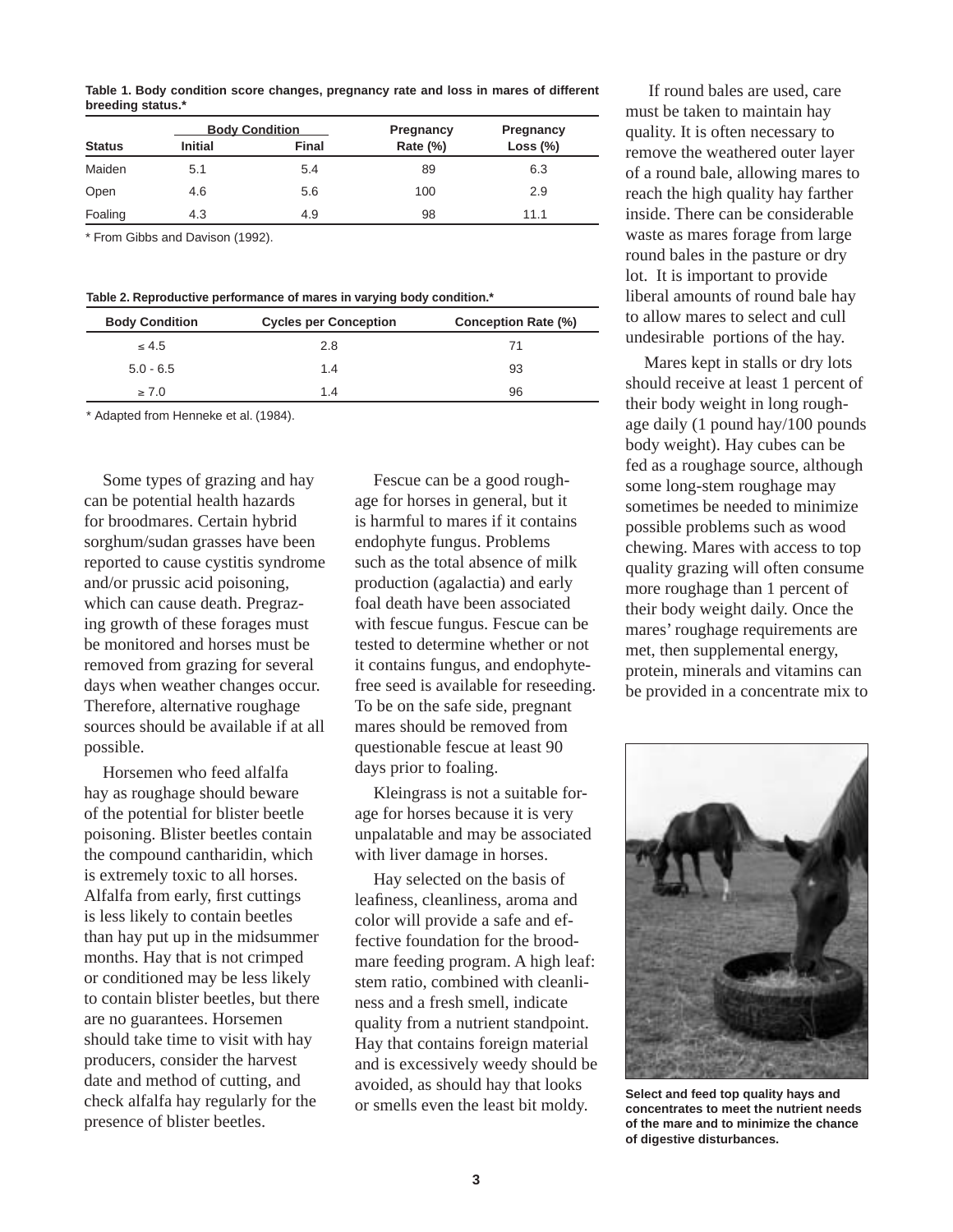meet the remainder of their nutrient requirements.

#### **Concentrate Feeds**

Horsemen have some flexibility in terms of choosing feedstuffs for a horse ration. Commercially prepared feeds are practical for feeding a small number of horses. Many of these feeds from reputable companies are balanced for protein, cal cium, phosphorus, trace minerals and salt, and are fortified with vitamins. Horse owners should not hesitate to consult the feed company for additional information that may not be listed on the feed tag. Owners with a large num ber of broodmares may find it more economical and practical to custom mix a ration or order formulated feed that can be delivered in bulk loads. Those owners choosing to mix rations on the farm should take time to balance for protein, minerals and vitamins. If individual grains are purchased for mixing, only the highest quality should be used. Inferior corn grain, for example, can contain the mycotoxin Fusarium moniliforme, which causes leucoencephalomalacia or moldy corn poisoning in horses. Horse owners should not use grain feeds that contain corn screenings.

Recent interest has developed in feeding fat to broodmares, and research has shown that feed-grade, rendered fat can be utilized by mares to good advantage. Some commercial companies also add fat to feed concentrates. These fatadded feeds have varying energy densities and their daily feeding recommendations are normally listed on the tag or sack. Some of these feeds contain stabilized forms of fat, which allows them to be stored for longer periods of time. Fatadded diets are discussed further in the sections on late pregnancy and lactation.

There has been little research on the use of complete feeds, or those designed to be the only source of both concentrate and roughage. These feeds are normally very high in fiber and, therefore, contain less digestible energy than other concentrates. In some cases, the way in which these high fiber feeds are processed causes mares to consume them more slowly, thus making it possible to feed mares on a free choice basis. Consequently, some complete feeds may be practical, depending on the overall management system being used and the facilities avail able for feeding broodmares.

Cattle feeds sometimes can be utilized to good benefit. Some companies sell 10 percent and 14 percent crude protein cattle feeds and all-natural range feeds, often at a lower price than horse feeds. Contrary to popular opinion, horses can tolerate about the same level of urea in the diet as can cattle. However, urea is not useful other than in helping meet maintenance requirements, and is best left out of mare diets. Mare owners should make sure that any cattle feeds fed to horses contain absolutely no mold or additives such as Rumensin or Bovatec and that pelleted feeds are of good quality, not soft and crumbly.

#### **Total Feed Intake**

The expected feed consumption by mares in various stages of pregnancy and lactation is shown in Table 3. Total daily feed intake

by mares (hay + concentrate) normally ranges from 1.5 percent to 3.0 percent of body weight, with 2 percent serving as an average.

Daily feed intake depends on the type of hay or grazing available and varies according to the crude fiber level and energy density of the concentrate. Furthermore, mares are some what individualistic and daily feed intake often varies from horse to horse. Feed intake may have to be increased for hard keepers or heavy milkers, and decreased for other mares in the herd who are easier keepers.

#### **Early and Mid-gestation**

A bred mare that is dry (not nursing a foal) and in the first 8 months of gestation has nutrient requirements very similar to those of any other mature, idle horse (Table 4). The unborn foal grows very slowly during this time (0.2 pound/day) and it is usually considered sufficient simply to meet the mare's nutrient requirements for maintenance.

Broodmare owners may want to take advantage of available grassland grazing to maintain mares during this early to mid-gestation time. Horses allowed free choice grazing will consume as much as 3 percent of their body weight in long roughage daily, which normally meets their needs for protein, energy, calcium and phosphorus. Poor quality pasture will not be adequate, however, and will lower the body condition of mares.

Table 3. Expected feed consumption by mares (percent body weight).<sup>\*</sup>

| <b>Mare Status</b> | Forage      | <b>Concentrate</b> | Total       |  |
|--------------------|-------------|--------------------|-------------|--|
| Early pregnancy    | $1.5 - 2.0$ | $0 - 0.5$          | $1.5 - 2.0$ |  |
| Late pregnancy     | $1.0 - 1.5$ | $0.5 - 1.0$        | $1.5 - 2.0$ |  |
| Early lactation    | $1.0 - 2.0$ | $1.0 - 2.0$        | $2.0 - 3.0$ |  |
| Late lactation     | $1.0 - 2.0$ | $0.5 - 1.5$        | $2.0 - 2.5$ |  |

\* Adapted from NRC (1989).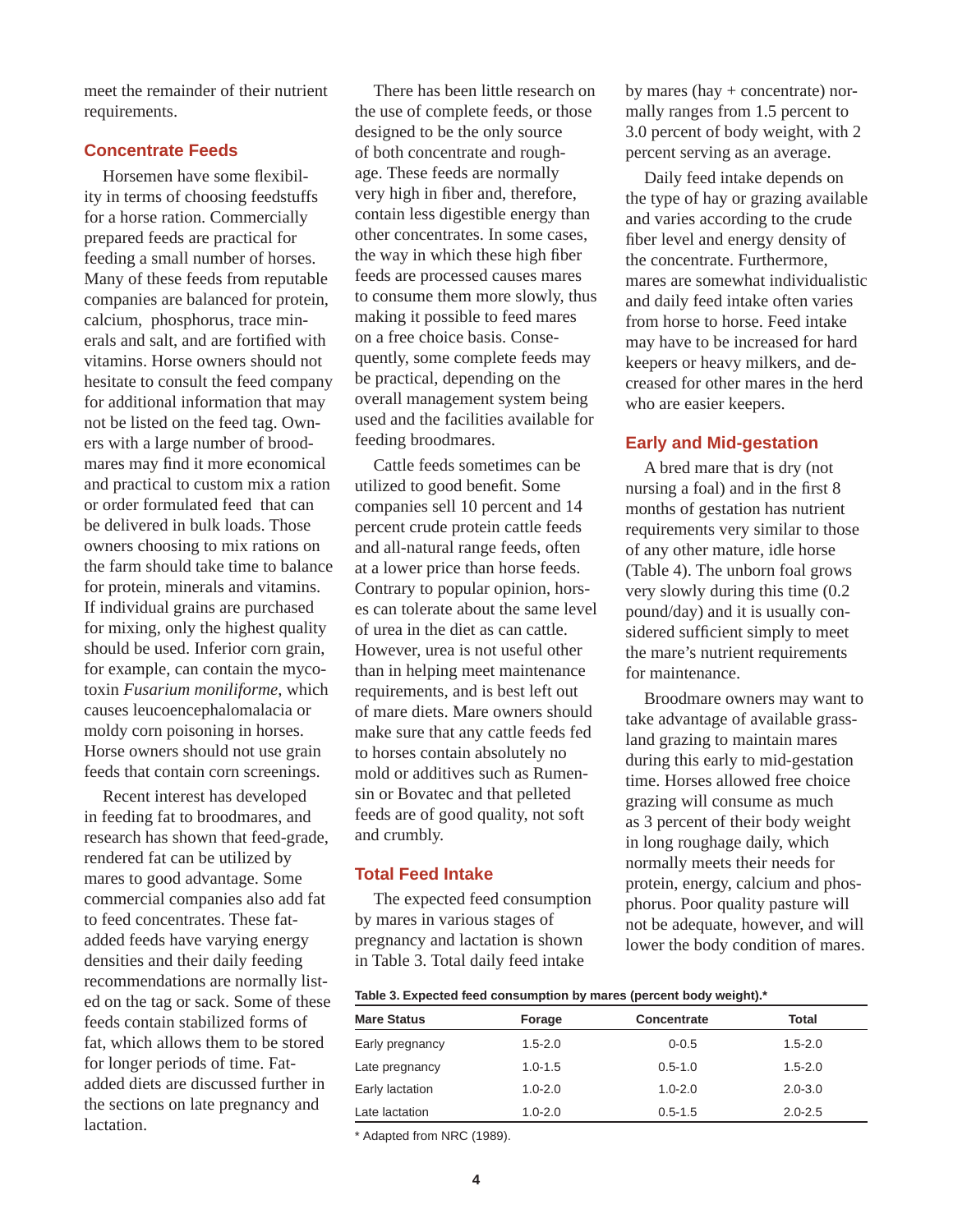Table 4. Daily nutrient requirements (1,100-pound mare).<sup>\*</sup>

| <b>Nutrients required</b>        | Early to mid-gestation | Late gestation | <b>Lactating mare</b> |  |
|----------------------------------|------------------------|----------------|-----------------------|--|
| Crude protein (pounds)           | 1.4                    | 1.7            | 3.0                   |  |
| Digestible energy (megacalories) | 16                     | 18             | 28                    |  |
| Calcium (grams)                  | 20                     | 35             | 56                    |  |
| Phosphorus (grams)               | 14                     | 26             | 36                    |  |
| Copper (milligrams)              | 120                    | 120            | 120                   |  |
| Zinc (milligrams)                | 480                    | 480            | 480                   |  |
| Vitamin A (1,000 IU's)           | 15                     | 30             | 30                    |  |
| Vitamin E 1,000 IU's)            | 0.5                    |                |                       |  |

\* Adapted from NRC (1989).

High quality hays, either grass or legume, are also excellent for main-taining dry, pregnant mares in the first stages of pregnancy. As an average, most mares will require from 1.5 to 1.75 percent of their body weight in high quality roughage daily to satisfy nutrient requirements.

Whether on good pasture or hay or both, dry mares in early pregnancy need only to be provided good water and access to a balanced mineral supplement and salt. Grazing and/or hay will usually maintain a mare that is already in acceptable body condition, but often will not put sufficient weight on mares that are in marginal condition.

When high quality hay or grazing is not available in adequate amounts (as well as when weather is in clement), mares will need supplemental feed to maintain body weight and condition. Individual mares respond differently, but in most cases a concentrate with at least 10 percent crude protein fed at 0.5 to 0.75 percent of body weight daily will keep mares in good shape.

#### **Late Pregnancy**

As a mare enters the last few months of pregnancy, nutrient requirements increase because the unborn foal is growing more rapidly, averaging 1 pound/day (Figure 2). During this time, a mare in



**Free choice grazing and/or hay will usually main tain mares quite well during**  early pregnancy.

good condition will require only a little more total feed daily, but the concentration of protein, energy, cal cium, phosphorus, trace minerals and Vitamin A in the feed must increase (Table 4). Nutrient balance is of major importance, since most fetal growth occurs during the last 4 months of gestation. It is during the tenth month that the largest amount of mineral retention occurs in the unborn foal. Feeding mares a balanced feed with adequate mineral balance actually decreases severity of developmental orthopedic problems in foals. Therefore, adequate nutrition of the mare in late pregnancy is critical for normal fetal development.

In late gestation, the mare should receive about 1.5 to 2.0 percent of her body weight in total feed daily. If top quality (minimum 18 percent crude protein) alfalfa hay or legume grazing is the source of roughage,



**Figure 2. Growth of equine conceptus in early/mid/late gestation.**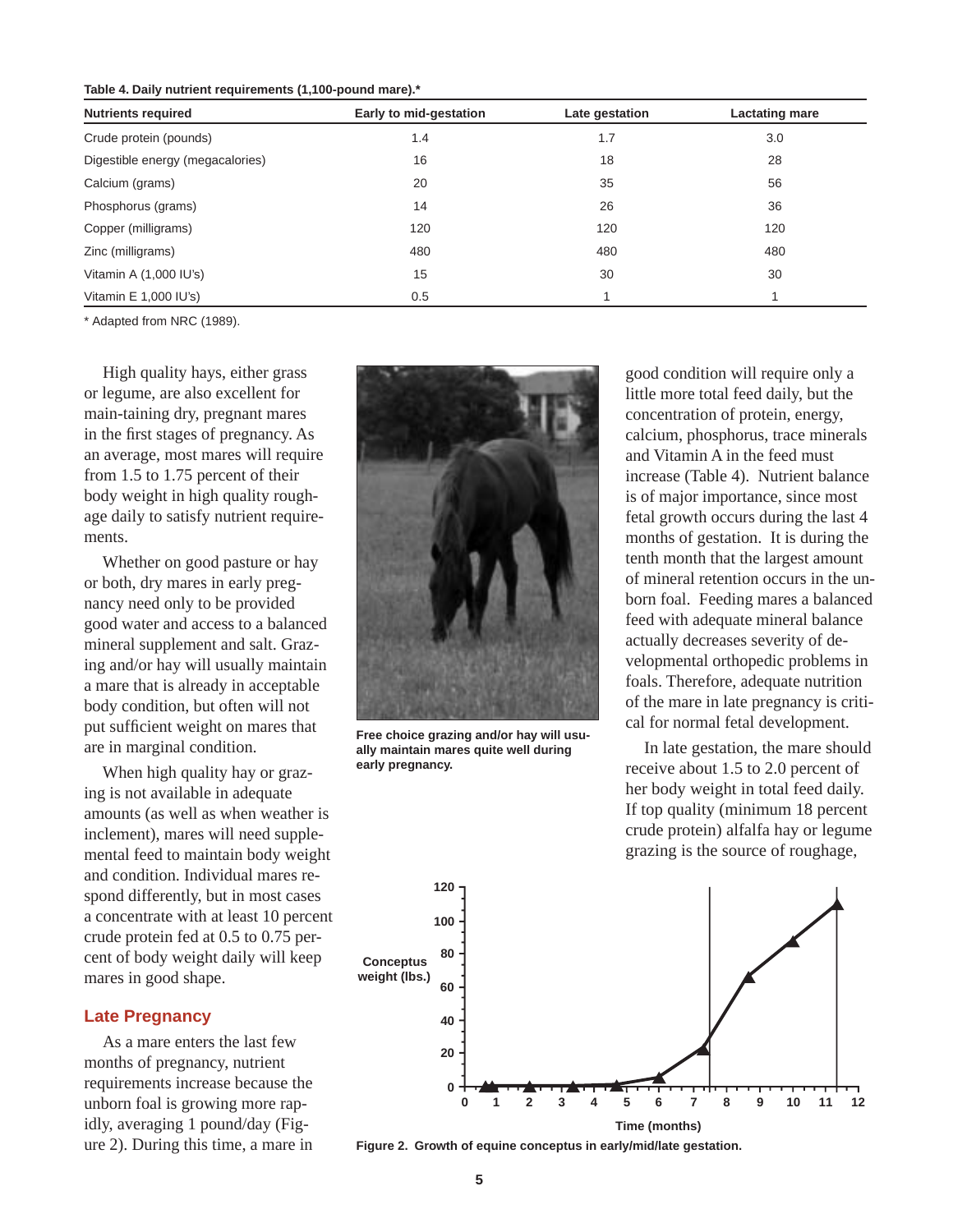the concentrate being fed should usually contain about 10 percent crude protein, as shown in Table 5. Mares receiving typical quality (7.5 percent crude protein) grass hay or grazing or average quality alfalfa (15 percent crude protein) will usually require a higher protein concentrate such as the 14 percent mix shown in Table 6. Careful attention to the protein balance of the diet at this stage can help prevent problems with foal growth.

Broodmares that were previously maintained solely on hay or grazing should be introduced to grain feeds slowly. Likewise, mares being switched from grass to legumes should be changed over gradually so as to minimize digestive upset. Where concentrate intake is less than 0.5 percent of body weight (6 pounds of grain/ 1,100-pound mare), this amount usually can be provided in one daily feeding. Larger amounts should be provided in two feedings at 12-hour intervals.

Some broodmare operations may use small grain pastures for mares in late pregnancy, in which case mares will normally receive most of their requirements from oats, ryegrass or wheat pastures. However, some supplemental feeding (10 percent crude protein) usually is needed to maintain body condition.

As mentioned previously, feed-grade, rendered fat can be incorporated into the concentrate to increase the energy content of the grain feed rather significantly. Table 7 shows an example of a broodmare ration that contains 5 percent added fat. Compared to the grain mix shown in Table 6, this mixture provides almost 10 percent more energy per pound of feed. When such a ration is prepared

with animal fat or vegetable oil, the owner should not mix large amounts of feed that will require lengthy storage. These fat-added rations can become rancid and cause mares to go "off feed."

| <b>Ingredients</b>  | <b>Percent</b> | Pounds/ton | <b>Target Analyses</b>                               |
|---------------------|----------------|------------|------------------------------------------------------|
| Oats                | 50.00          | 1000       | $C.P. = 10.0\%$                                      |
| Cracked corn        | 45.00          | 900        | Dig. energy $= 1.39$ mcal/lb.<br>Crude fat $= 3.5\%$ |
| Molasses            | 3.00           | 60         | Calcium = $0.51\%$<br>Phosphorus = $0.49\%$          |
| Dicalcium phosphate | 1.00           | 20         | $Copper = 25 ppm$<br>$Zinc = 80$ ppm                 |
| Ground limestone    | 0.50           | 10         | Vitamin A added at 2,500<br>IU's/Ib.                 |
| Salt                | 0.50           | 10         | Vitamin E added at 35<br>IU's/lb.                    |
| Trace minerals      | $\ddot{}$      | $\ddot{}$  |                                                      |
| Vitamins            | $\ddot{}$      | $\ddot{}$  |                                                      |
|                     | 100            | 2000       |                                                      |

Average daily intake levels (roughage + concentrate) of an 1,100-pound mare.

|                | Alfalfa hay | <b>Concentrate</b> | Total      |
|----------------|-------------|--------------------|------------|
| Late gestation | 13-14 lbs.  | $4-5$ lbs.         | 17-19 lbs. |

\* Important: Read the sections on roughages and concentrates regarding potential problems with feedstuffs.

#### **Table 6. Broodmare ration to be fed with excellent quality hay or grazing during late pregnancy and lactation.\***

| <b>Ingredients</b>  | <b>Percent</b> | Pounds/ton | <b>Target Analyses</b>                                           |
|---------------------|----------------|------------|------------------------------------------------------------------|
| Oats                | 40.00          | 800        | $C.P. = 14.8\%$<br>Dig. energy $= 1.4$ mcal/lb.                  |
| Cracked corn        | 40.00          | 800        | Crude fat $= 3.3\%$                                              |
| Soybean meal        | 15.00          | 300        | Calcium = $0.59\%$<br>Phosphorus = $0.50\%$<br>$Copper = 25 ppm$ |
| Molasses            | 3.00           | 60         | $Zinc = 80$ ppm                                                  |
| Ground limestone    | 0.75           | 15         | Vitamin A added at 2,500<br>I U's / I b.                         |
| Dicalcium phosphate | 0.75           | 15         | Vitamin E added at 35<br>IU's/lb.                                |
| Salt                | 0.50           | 10         |                                                                  |
| Trace minerals      | $+$            | $+$        |                                                                  |
| <b>Vitamins</b>     | $\ddot{}$      | $\ddot{}$  |                                                                  |
|                     | 100            | 2000       |                                                                  |

Average daily intake levels (roughage  $+$  concentrate) of an 1,100-pound mare.

|                | Roughage              | Concentrate  | Total      |
|----------------|-----------------------|--------------|------------|
| Late gestation | 11-12 $\mathsf{ls}$ . | $6-7$ lbs.   | 17-19 lbs. |
| Lactation      | 11-12 $\mathsf{ls}$ . | $13-14$ lbs. | 24-26 lbs. |

\* Important: Read the sections on roughages and concentrates regarding potential problems with feedstuffs.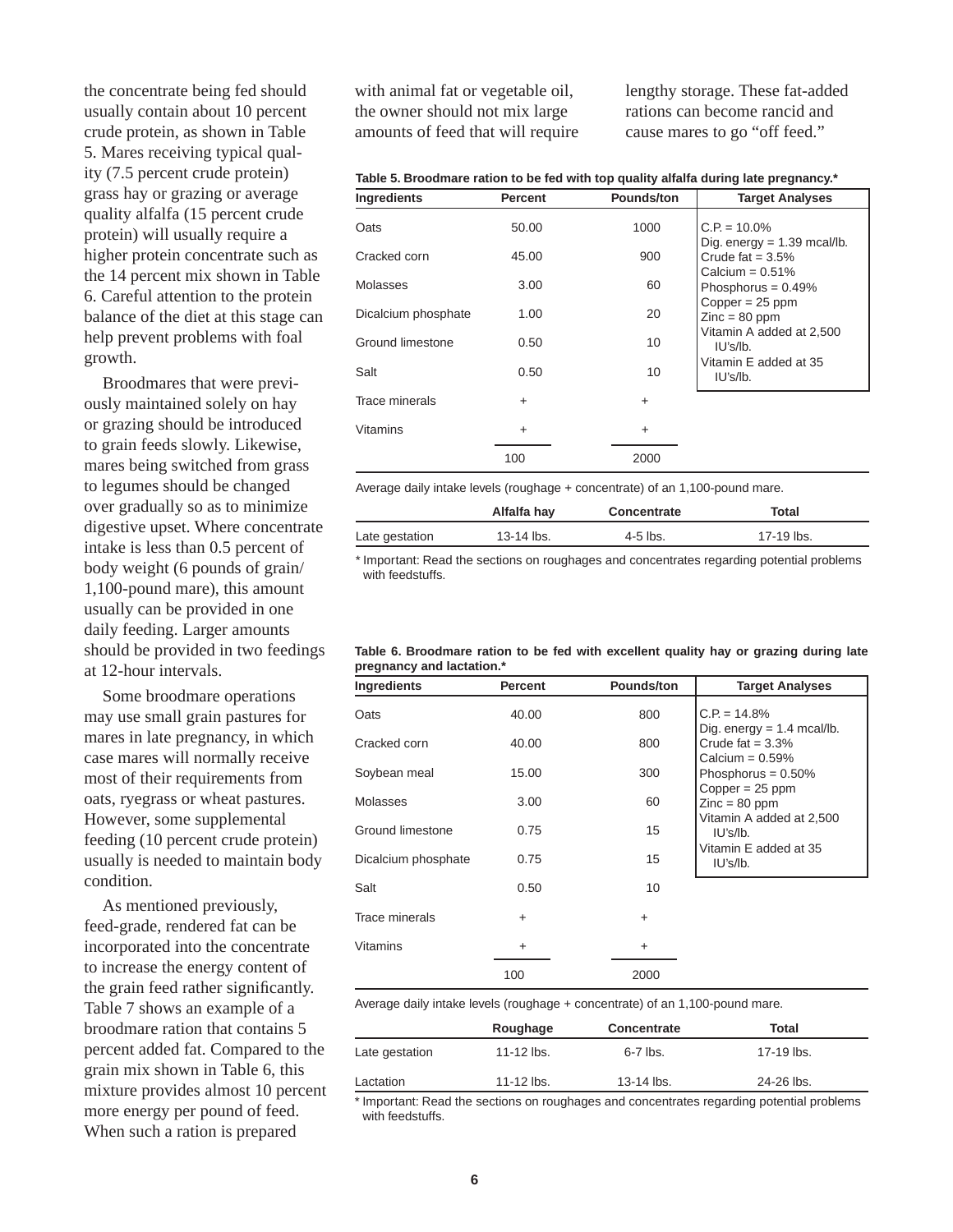Research has shown that fat supplemented diets can put weight on mares that are in unsatisfactory body condition. The advantage of feeding fat in late pregnancy is that body condition can be improved without having to feed excessive amounts of concentrate on a daily basis. With a 5 percent added fat ration such as that shown in Table 7, a mare usually can be maintained in the same body condition with 7 to 15 percent less feed (by weight) than would be needed with the ration shown in Table 4. However, fat-added mixes should be introduced to horses slowly and the grain mix should not contain more than 10 percent added fat.

There is no evidence that feeding mares to a fat condition in late pregnancy has any negative effect on parturition, and it definitely improves reproductive efficiency.

Obviously, extreme obesity in late pregnancy should be avoided since milk production could be impacted by accumulation of fat in the udder.

#### **Lactation**

At foaling, a mare's daily nutrient requirements increase significantly. The lactating mare requires more protein, energy, calcium and phosphorus in a larger amount of feed in order to recover from foaling stress, to produce milk and to rebreed (Tables 3 and 4).

Research has shown that mares produce an average of 24 pounds (3 gallons) of milk daily during a 5-month lactation. This represents 450 gallons or 1 3/4 tons of milk over a 150-day period. High producing mares give as much as 32 pounds (4 gallons) of milk daily, while even the lowest milkers often produce 21 pounds (2.5 gallons)

| Table 7. Fat-added ration to be fed with good quality hay or grazing during late pregnancy |  |
|--------------------------------------------------------------------------------------------|--|
| and lactation.*                                                                            |  |

| Ingredients         | <b>Percent</b> | <b>Pounds/ton</b> | <b>Target Analyses</b>                          |
|---------------------|----------------|-------------------|-------------------------------------------------|
| Oats                | 35.00          | 175               | $C.P. = 16.2%$<br>Dig. energy = $1.51$ mcal/lb. |
| Cracked corn        | 35.00          | 175               | Crude fat $= 8\%$<br>Calcium = $0.67\%$         |
| Added fat           | 5.00           | 25                | Phosphorus = $0.58\%$<br>$Copper = 25 ppm$      |
| Soybean meal        | 20.00          | 100               | $Zinc = 80$ ppm                                 |
| <b>Molasses</b>     | 2.00           | 10                | Vitamin A added at 2,500<br>IU's/lb.            |
| Ground limestone    | 0.75           | 3.75              | Vitamin E added at 35<br>IU's/lb.               |
| Dicalcium phosphate | 0.75           | 6.25              |                                                 |
| Salt                | 1.00           | 5.00              |                                                 |
| Trace minerals      | $\ddot{}$      | $\ddot{}$         |                                                 |
| <b>Vitamins</b>     | +              | $\ddot{}$         |                                                 |
|                     | 100            | 500               |                                                 |

Average daily intake levels (roughage + concentrate) of an 1,100-pound mare.

|                | Roughage              | Concentrate    | Total            |
|----------------|-----------------------|----------------|------------------|
| Late gestation | 11-12 $\mathsf{ls}$ . | $5 - 6.5$ lbs. | $16 - 18.5$ lbs. |
| Lactation      | 11-12 $\mathsf{ls}$ . | $12 - 13$ lbs. | $23 - 25$ lbs.   |

\* Important: Read the sections on roughages and concentrates regarding potential problems with feedstuffs.

of milk daily. Results of similar research indicate that mares produce an average of 26.5 pounds of milk during the first 22 days of lactation.

Underfeeding of mares during early lactation will surely lower milk production and cause weight loss. While certain mares may lose weight during peak milk production, this does not normally pose a problem if the mare is in fleshy to fat condition. However, early lac**tation weight loss in mares that**  foal in thin condition will often lengthen rebreeding time, lower **con cep tion rates and threaten the**  subsequent pregnancy.

A lactating mare usually requires between 2 and 3 percent of her body weight in total feed (hay + grain) daily. Requirements can be met using the rations described in Tables 6 and 7. Including fat in the diet can increase the fat content of the milk, which may help nursing foals grow. Furthermore, fat-added diets can be helpful in maintaining mares that are hard keepers and prone to significant weight loss during lactation.

During the first 3 months after foaling, the increased requirements of the mare must be met. In situations where the hay is 10 percent or less in crude protein, the milking mare should be fed a concentrate that is 16 percent crude protein. This 16 percent crude protein feed also should be selected when a fat source is going to be top-dressed. Furthermore, when the foal is allowed to eat from the same trough as the mare, rather than from a creep feeder, the 16 percent crude protein feed normally would be needed to ensure that the foal receives adequate concentrations of lysine and minerals.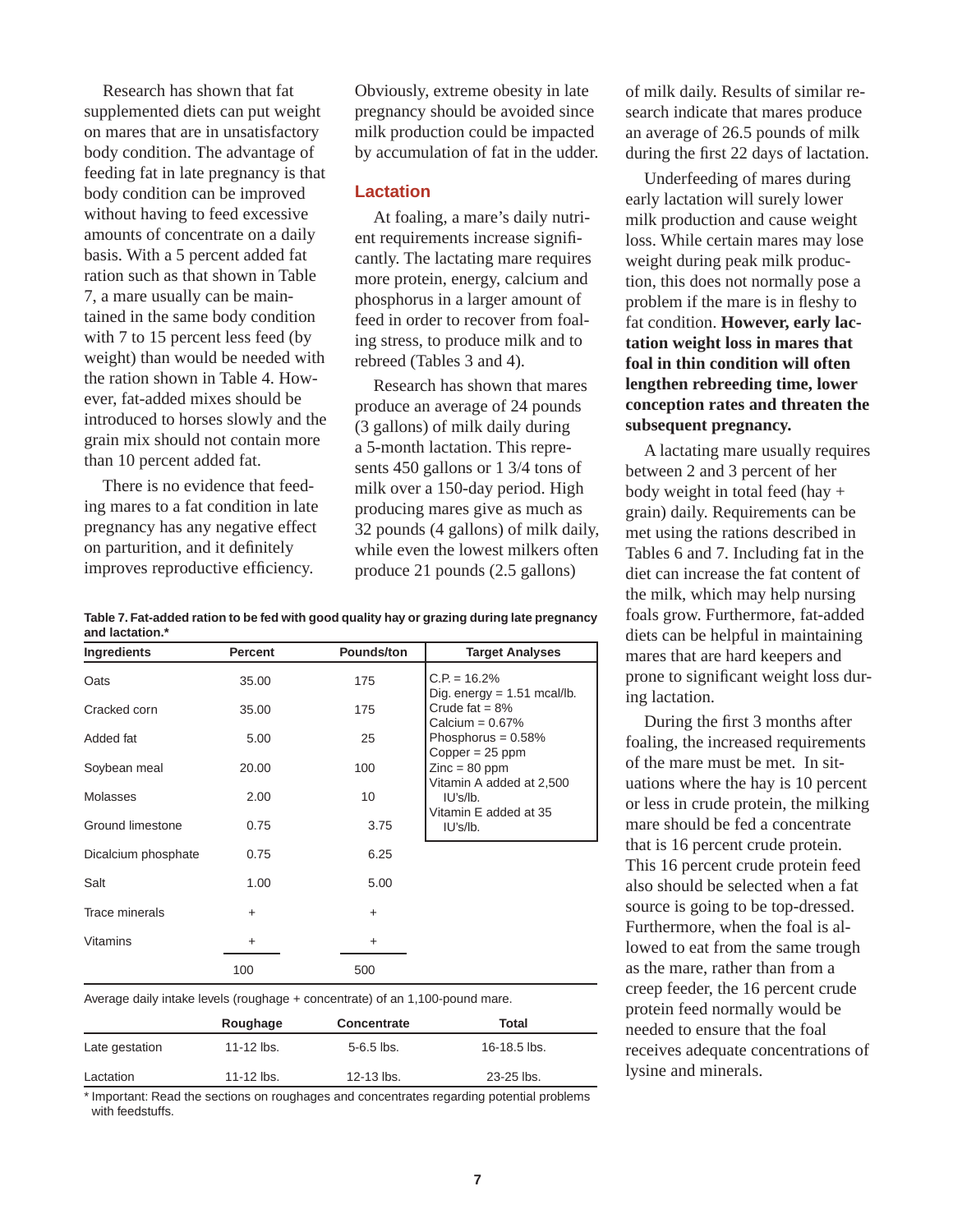Regardless of the concentrate being fed, the increase in daily feed intake compared to that needed during gestation should be made gradually in order to prevent founder. Allow 1 week to 10 days for mares to adjust to intake changes. Providing the total daily feed in two equal feedings allows mares to safely consume the amounts needed during lactation. Heavy milkers may require as much as 1.75 to 2.0 percent of body weight in concentrate feed each day, in addition to hay or grazing. When possible, group-fed mares should be grouped according to feed intake so as to carefully control the amounts they consume. Individual feed troughs are very helpful in managing feed intake by mares fed in groups.

Free choice spring grazing will meet some of the mare's nutrient requirements, but considerable amounts of supplemental feed will be needed. Less supplemental feed will be needed for mares on small grain pastures. In most cases, body condition of mares on high quality pasture can be maintained with concentrate provided at 0.75 to 1.25 percent of body weight daily.

In the fourth, fifth and sixth months of lactation, daily require ments begin to decline. Although milk volume decreases



Roughage will only meet a portion of the requirements for lactating mares.

little over a 5-month period, "strength" (as measured by energy content of the milk) decreases significantly. Mares allowed free choice grazing and those being fed hay will require less supplemental feed than during early lactation. In the fourth month of lactation, a mare's milk provides less than 30 percent of the total energy needed by her foal. By this time,



Individual feeders help guarantee that mares receive **ad e quate feed and minimize injury where mares are fed in groups.**



many horsemen will have foals on a good creep feed to prepare them for weaning. Once the foal is weaned, the dry, pregnant mare can be managed as an early gestating mare once again.

**Figure 3. Average daily milk production in mares.**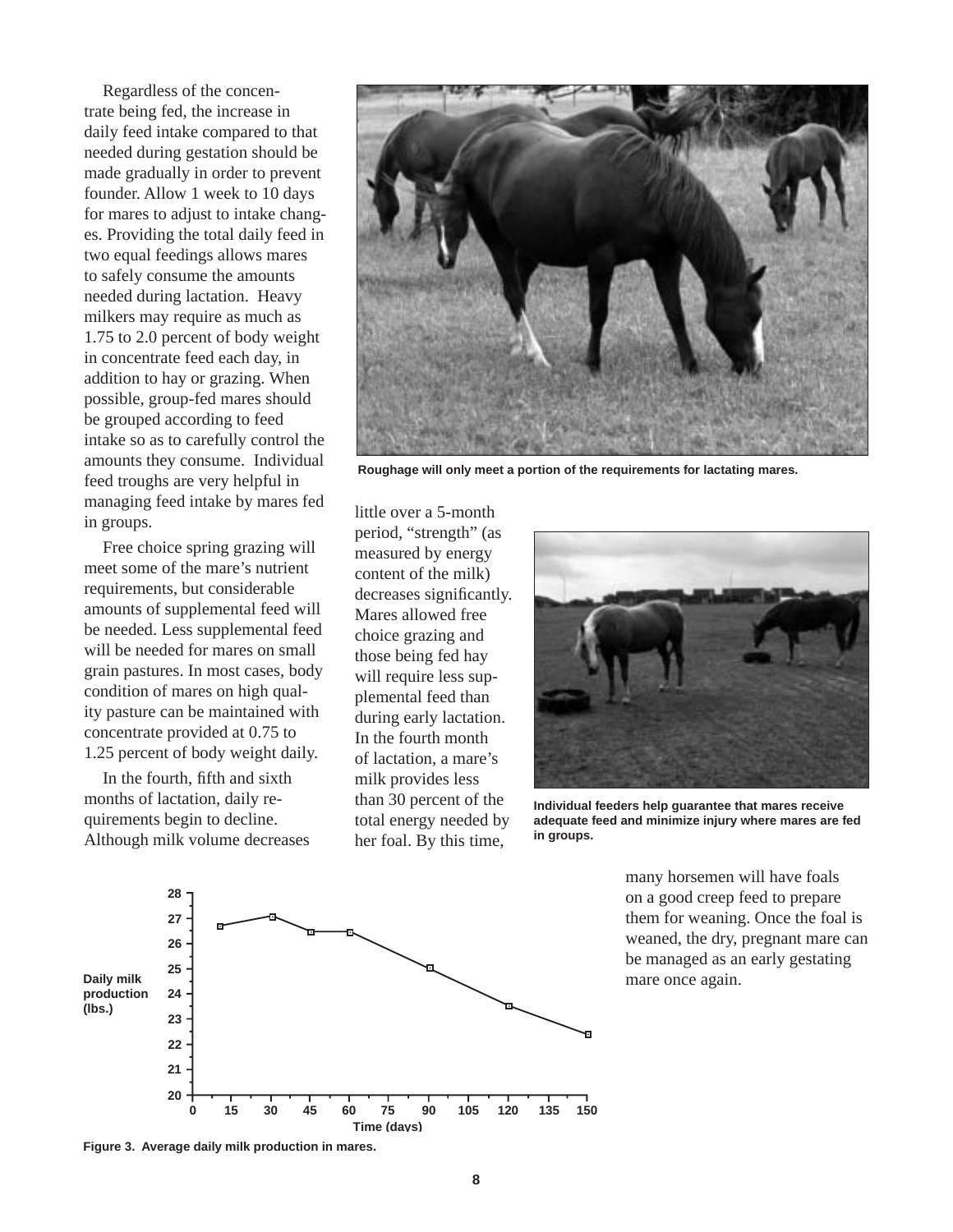## **Selected References**

Burns, H.D., P.G. Gibbs and G.D. Potter. "Milk energy production by lactating mares." *Journal of Equine Veterinary Science, Vol. 12, No. 2, 1992. pp.* 118-120.

Davison, K.E., G.D. Potter, L.W. Greene, J.W. Evans and W.C. McMullan. "Lactation and reproductive performance of mares fed added dietary fat during late gestation and early lactation." *Journal of Equine Vet er i nary Science*, Vol.11, No. 2, 1991. pp. 111-115.

Gibbs, P.G. and K.E. Davison. "A field study on reproductive efficiency of mares maintained predominately on native pasture." Journal of Equine Veteri*nary Science*, Vol.12, No. 4, 1992. pp. 219-222.

Gibbs, P.G., G.D. Potter, R.W. Blake and W.C. Mc-Mullan. "Milk production of quarter horse mares during 150 days lactation." Journal of Animal Science, Vol. 54, 1982. pp. 496.

Gill, R.J., G.D. Potter, J.L. Kreider, G.T. Schelling and W.L. Jenkins. "Postpartum reproductive performance of mares fed varying levels of protein." Texas A&M University Horse Production Short Course Proceedings, 1983. pp. 10-15.

Henneke, D.R., G.D. Potter, J.L. Kreider and B.F. Yeates. "A scoring system for comparing body condition in horses." *Equine Veterinary Journal*, 16: 371,1983.

Henneke, D.R., G.D. Potter and J.L. Kreider. "Body condition during pregnancy and lactation and reproductive efficiency of mares." *Theriogenology*, Vol. 21, No. 897, 1984.

Joyce, T.R. et al. "Clinical study of nutritional secondary hyperparathyroidism in horses. "*Journal of the American Veterinary Medical Association*, Vol. 158, 1971. pp. 2033.

Krook, L. and J.E. Lowe. "Nutritional secondary hyperparathyroidism in horses." Journal of the Ameri*can Veterinary Medical Association, Vol. 158, 1964.* pp. 2033.

Kubiak, J.R., J.W. Evans, G.D. Potter, P.G. Harms and W.L. Jenkins. "Postpartum reproductive performance in the multiparous mare fed to obesity." *Theriogen-ology*, Vol. 32, No. 27, 1989.

Kubiak, J.R., J.W. Evans, G.D. Potter, P.G. Harms and W.L. Jenkins. "Milk yield and composition in the multiparous mare fed to obesity." *Journal of Equine Veterinary Science*, Vol. 11, No. 3, 1991. pp. 158.

Ley, W. B. "Mycotoxins in stored corn linked to fatal equine disease." *Feedstuffs*, January 28, 1985. pp. 7 Meyer, H. and L. Ahlswede. "The intrauterine growth and body composition of foals and the nutrient requirements of pregnant mares." *Animal Research De vel op ment*, Vol. 8, 1978. pp. 86.

N.R.C. "Nutrient Requirements of Domestic Animals." Nutrient Requirements of Horses (5th Revised Edition), National Academy of Sciences, 1989.

Pearce, S.G., E.C. Firth, N.D. Grace and P.F. Fennessy. "Effect of copper supplementation on the evidence of developmental orthopedic disease in pasturefed New Zealand Thoroughbreds." *Equine Veterinary Journal*. Vol. 30. 198. pp. 211-218.

Pearce, S.G., N.D. Grace, J. J. Wichtel, E.C. Firth and P.F. Fennessy. "Effect of cooper supplementation on copper status of pregnant mares and foals." *Equine Veterinary Journal*. Vol. 30. 1998. pp. 200-203.

Pipkin, J.L., L.J. Yoss, C.R. Richardson, C.F. Triplett, D.E. Parr and J.V. Pipkin. "Total mixed ration for horses." Proceedings of the 12th Equine Nutrition and Physiology Society, Calgary, Canada, 1991. pp. 55-56.

Potter, G.D. "Current concepts in horse nutrition and feeding." Texas A&M University Horse Production Short Course Proceedings, 1977.

Potter, J.T., J.L. Kreider, G.D. Potter, D.W. Forrest, W.L. Jenkins and J.W. Evans. "Embryo survival during early gestation in energy deprived mares." *Journal of Re pro duc tive Fertility Supplement,* Vol. 35, 1987. pp. 715-716.

Reagor, J.C. and P.G. Gibbs. "Moldy corn poisoning and horses." CEA Horse Newsletter, Texas Agricultural Extension Service, April, 1991.

Schryver, H.F., H.F. Hintz and P.H. Craig. "Calcium metabolism in ponies fed a high phosphate diet." *Jour nal of Nu tri tion*, Vol. 101, 1971. pp. 259.

Sigler, D.H., R.J. Peabody and G.H. Kiracofe. "Foal growth and early milk production in quarter horse mares fed oral progestin." Proceedings of the 8th Equine Nutrition and Physiology Society, Lexington, Kentucky, 1983. pp. 328-332.

Sigler, D.H., D.E. Ericson, P.G. Gibbs, G.H. Kiracofe and J.S. Stevenson. "Reproductive traits, lactation and foal growth in mares fed altrenogest." *Journal of An i mal Science*, Vol. 67, 1989. pp. 1154-1159.